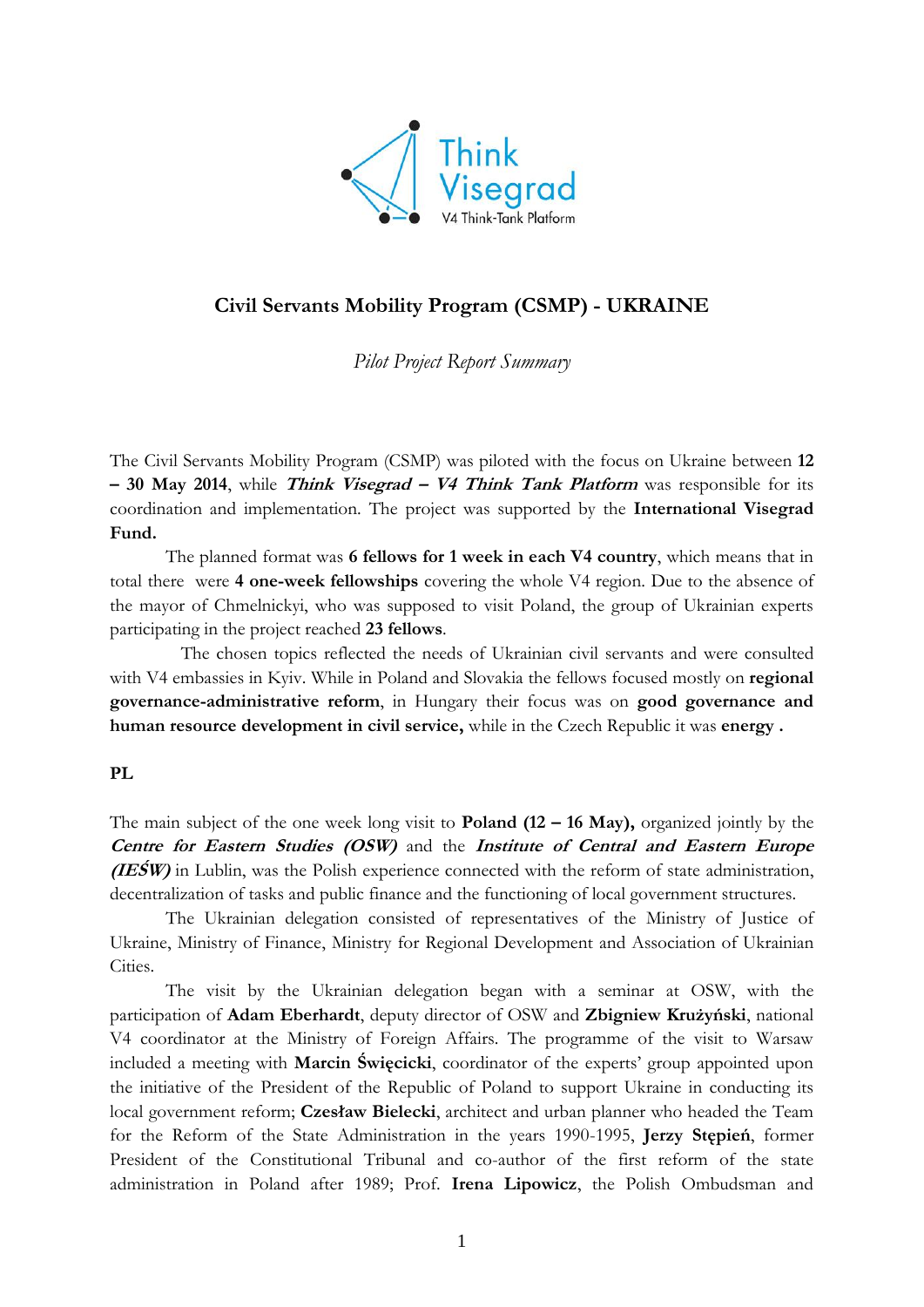specialist in the area of local government; **Bartłomiej Ostrowski**, director of the Department for Foreign Cooperation and International Projects at the Marshal's Office of the Lower Silesian Voivodship in Wroclaw; **Agata Dąmbska** from the non-governmental organization Forum Od Nowa; **Jerzy Darowski**, expert of the NARDA foundation and **Grzegorz Kabulski**, lawyer from the Association of Polish Poviats.

In Lublin the Ukrainian delegation visited the Marshal's Office of the Lubelskie Voivodship, where the visit participants met with **Rafał Sobiech**, vice-director of the Department for the European Social Fund; **Bogdan Kawałko**, director of the Regional Policy Department and **Ryszard Staśczak**, director of the Finance Department. In the Lublin City Hall talks were held with dr **Mariusz Sagan**, director of the Department for Strategy and Investor Relations, **Mirosława Puton**, director of the Department of Budget and Accounting. In the Office of the Lubelskie Voivodship the guests from Ukraine talked with **Beata Niemczyk**, director of the Department for Finance and Certification. The delegation also met with Ukraine's Consul General in Lublin **Ivan Hrytsak**, academic staff of the John Paul II Catholic University of Lublin and visited the Special Economic Zone in Lublin.

### **CZ**

Study trip for 6 Ukrainian representatives of Ministry of Fuel and Energy took place in **Prague**  from **12 – 16 May**. The programme itself consisted of 14 meetings and was developed by **EUROPEUM – Institute for European Policy**. The goal was to cover both relevant state actors and institutions, as well as meet representatives of business and independent experts.

Since Ministry of Industry and Trade is the key state organization responsible for coordination of energy in the Czech Republic, two meeting were arranged there. The group met with director for energy at the ministry **Pavel Gebauer** and also **Jan Zaplatílek**, who is responsible for gas and gas trade at the ministry. The group also met **Václav Bartuška** of Ministry of Foreign Affairs, who serves as ambassador at large for energy. Another key state actor the group was able to meet was **Petr Binhack**, who is responsible for energy policy in the Government of the Czech Republic. He mostly spoke on energy agenda related to EU policies, liberalization of energy and legislation adoption.

Yet other representatives of Czech state institutions the group was able to meet were both representatives of Ministry of the Environment as well as Ministry of Regional Development, since both of the respective ministries are directly responsible for administration of EU funded programmes in support of energy efficiency, especially in housing. The study group also met with envoys of two institutions that are then responsible for actual implementation of these projects, which is the State Fund for Housing Development and State Environmental Fund.

Apart from state actors, the group also met with board member of Unipetrol **Martin Ďurčák** – Unipetrol being the largest oil processing company in the Czech Republic and member of PKN Orlen group. Mr. Ďurčák for the most part presented lessons learnt and practical experience with energy legislation in the Czech Republic, implementation of EU legislation in accordance with Third Energy. The group also met with **Michael Kehr**, director for business development at Net4Gas, the operator of Czech pipeline system. A practical point of view was also offered by **Luděk Piskač**, who is the director of Association of Large Energy Consumers, who also spoke of lessons learnt and experience form the transition process, which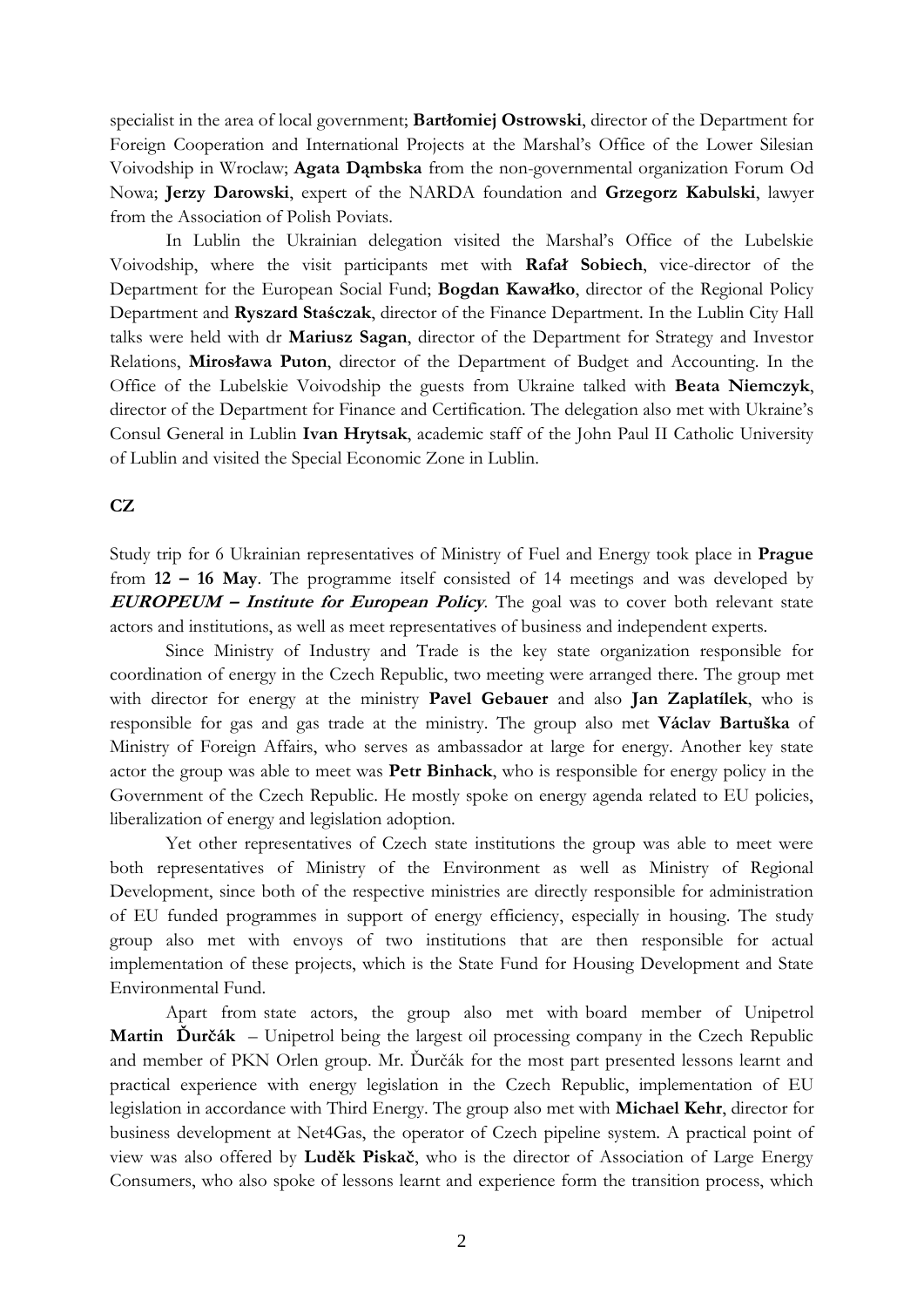Czech energy sector underwent since 1989. The study group also met with several experts of ENA, a private energy consultancy which has worked with a number of large Czech energy producers and was directly involved in implementation of a large number of energy projects both in the Czech Republic and abroad.

Another angle of view was then offered by representatives of academia, who met with the group. It was **Martin Jirušek** and **Jan Osička** of Masaryk University in Brno, who both specialize on energy as such and both spoke of Czech energy sector as well as wider European connections. **Karel Svoboda** of Charles University in Prague, who is an expert on energy in Eastern Europe and Russia, then spoke of his projections and expectations regarding the region and perspectives for energy sector in Ukraine.

### **HU**

The program in **Hungary** (**19 – 23 May**) was arranged in cooperation with the **Ministry of Public Administration and Justice** by the **Hungarian Institute of International Affairs (HIIA)** and the **Cente for Euro-Atlantic Integration and Democracy (CEID)** on the topic "Democracy, Constitutionality, Good State".

The seminar took place in Budapes was organised for 6 selected experts dealing with public administration reform, in various institutions of Ukraine. The lecturers of the training were mostly experts of the Ministry of Public Administration and Justice (**Viktória Zöld-Nagy**, Deputy State Secretary for the Development of the Territorial Public Administration, **Ilona Kovács Molnár**, Deputy State Secretary for the Territorial Public Administration, **László Salgó**, Head of Secretariate, Head of Department, Secretariate of the Deputy State Secretary for Public Law Legislation, **Tamás Czombos**, Head of EU Law Department, Office of the Deputy State Secretary for EU and International Judicial Cooperation, **Orsolya Milován**, Head of Department of Strategic Planning and Communications, Office of the Deputy State Secretary for Hungarian Communities Abroad, **László Jobbágy**, Head of Department of Public Administration Development and Strategy Building, Office of the Deputy State Secretary for Public Administration Strategy, **Ákos Mernyei**, Head of Department, Head of Secretariate, Secretariate of the Deputy State Secretary for Judicial and Private Law Legislation and others). The delegation also met **Eszter Mária Köpf**, Prosecutor and Head of Department at the Office of the Prosecutor General of Hungary, Department for International and European Affairs, **Áron Tóth**, Head of Department at the National Office for the Judiciary and Head of the Presidential Cabinet, as well as **Etelka Palich**, Director of the Government Office of Budapest-Capital. The fellows participated at 27 lectures in 5 days in the central office building of the Ministry of Public Administration and Justice.

All of the speakers were instructed on the current situation of Ukraine, its political situation, expected development trends and the state of law and public administration. Thus the lectures were built up according to the needs of the audience and their expected range of interest.

The training addressed the following issues: the new Constitution of Hungary, the functioning of courts and prosecutors' offices, legislative alignment and lessons of the Hungarian EU accession, objectives and institutional system of the national policy, development of public administration, fight against corruption, Hungary's territorial administrative reform process. It covered almost all areas of responsibility of the Ministry of Public Administration and Justice and touched briefly upon Hungary's public law system.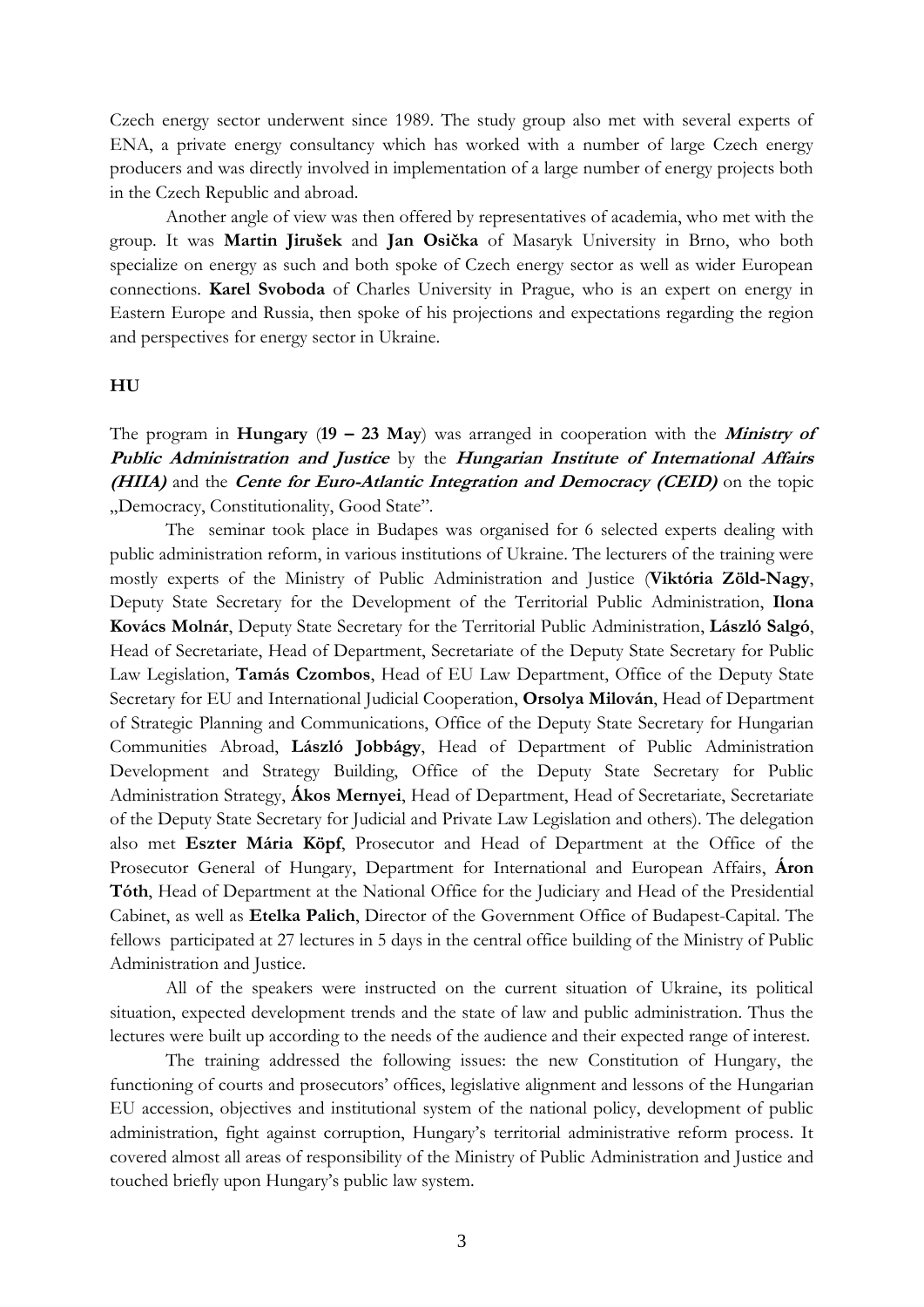Some of the fellows visited the National University of Public Service, where the Head of the International Relations' Office **Réka Tózsa** gave them a short presentation on the University and showed them the building and its equipments.

On 19 May the group visited the Hungarian Institute of International Affairs, where in the framework of an afternoon meeting they had a discussion with senior fellows of HIIA on the current situation in Ukraine, Ukraine-EU relations and Ukrainian-Hungarian relations. During their visit, Ukrainian civil servants visited the Ministry of Foreign Affairs as well, where they hold a meeitng with the Political Director **Szabolcs Takács**.

### **SK**

The focus of the study visit of 6 Ukrainian experts in **Slovakia** (**26 – 30 May**) was the reform of the public administration. The group of experts consisted of three mayors, one deputy-mayor, a professor from the National Academy of Public Administration and chairperson of the regional parliament. A very specific characteristic of the group was that all the representatives represented the region which was selected as the pilot region for implementation of the newly designed public administration reform in Ukraine

The official working program for the expert group was developed by the **Research Center of the Slovak Foreign Policy Association (RC SFPA).** Special attention was paid to the decentralization of the administrative competencies, public finances, cooperation between organs of the state administration and local administration at the regional and local level.

In order to introduce the very basic functioning of the public administration system, its organization, logic, financing, the key meetings during the first day took place at the Ministry of Finance of SR (with **Alexander Cirák**, Director, Public Administration Budget Department; **Jozef Mikš**, Head, Budget Regulation and Territorial Self-Governance Finance Unit; **Juraj Říha**, Head, Direct Fees and Taxes Unit and **Zdenka Kováčová**, Head, Income Taxes Unit) and Ministry of Interior of SR (with **Zuzana Barboríková**, Director, Department of Local State Government and Self-Government and International Relations; **Matúš Šesták**, Director, Analytical and Methodical Unit). At the end of the first day the group was also welcomed by **Alexander Duleba**, director of the RC SFPA. On the second day the delegation was welcomed at the Ministry of Transport, Construction and Regional Development of SR by **Peter Dupej**  responsible for issues of coordination of regional development. In order to bring in the perspective of the non-governmental organizations, the next meeting was organized with representatives of Transparency International Slovakia that run the Open Self-Governance Program. Another successful and highly appreciated meeting took place at the Slovak Energy and Innovation Agency with its director, **Karel Hirman**. Since a great topic of interest for the Ukrainian group was to use of biomass in Slovakia, SEIA director initiated a study visit to Nová Dubnica, a city with a successful biomass power-plant.

In order to share experience not only from the capital city of Bratislava, on the third day the program of the study trip consisted of meetings in Piešťany (with Deputy Mayor), **Viktor Nižňanský**, who previously served as the Special Envoy of the Government of SR for the Public Administration Reform and Decentralization. The second town visited by the delegation was Trnava, where the study group was welcomed by **Tibor Mikuš**, chairman of the Administration of the Trnava self-governing region. The Ukrainian delegation was also invited by the Association of Towns and Municipalities of Slovakia (ZMOS) to take part at the gala program "Oscar without